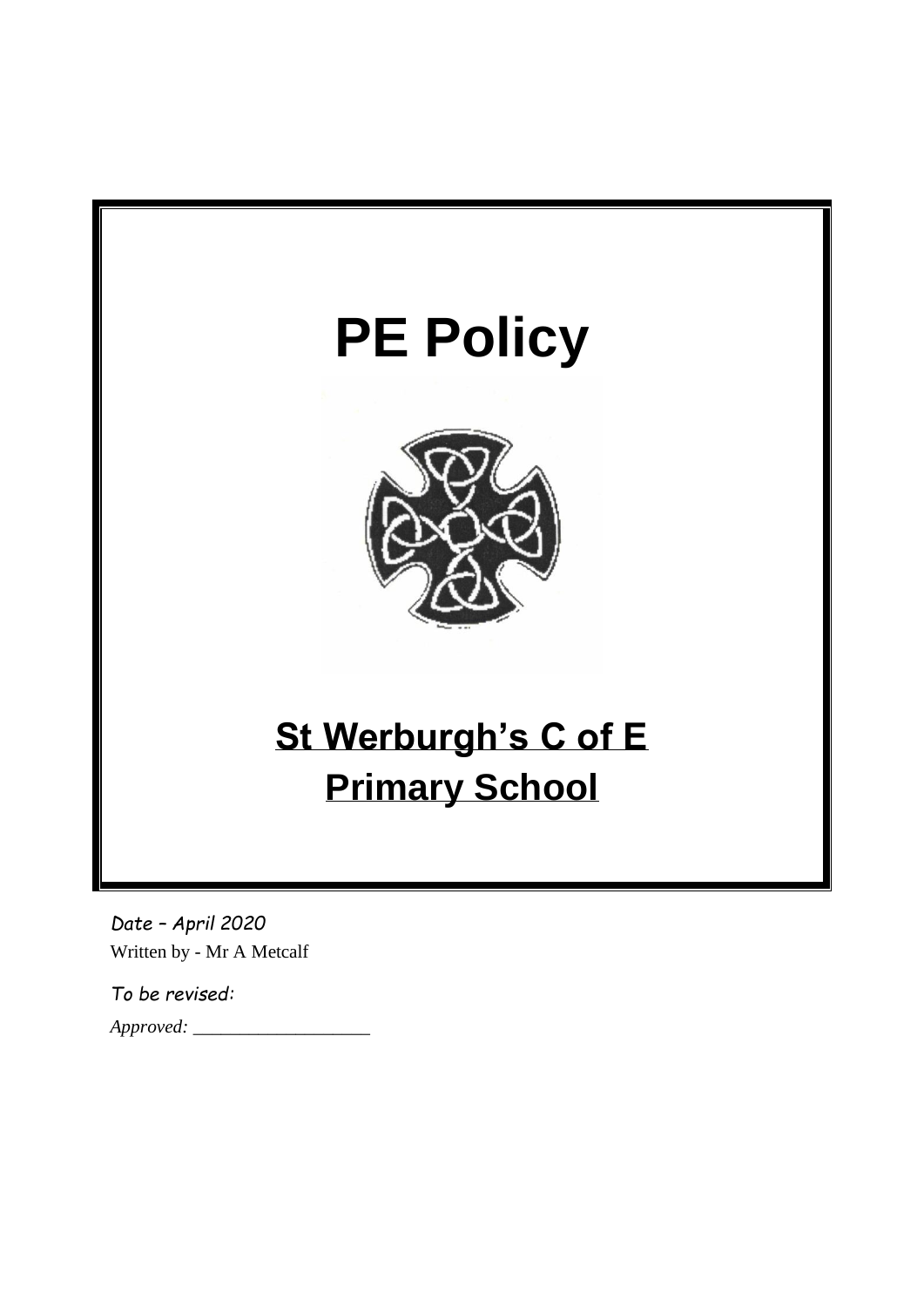## **NATURE OF PHYSICAL EDUCATION**

Physical Education is a foundation subject within the National Curriculum. The school believes that, when experienced in a safe and supportive environment, it is a unique and vital contributor to a pupil's physical development and well-being. 'Exercise activates your brain and gives you energy for everything else, the energy to be enthusiastic about your work. So all your school work will gain from physical education.<sup>'1</sup> A broad and balanced Physical Education curriculum is intended to provide for pupils' increasing self-confidence in their ability to manage themselves and their bodies within a variety of movement situations.

Progressive learning objectives, combined with sympathetic and varied teaching approaches, endeavour to provide stimulating, enjoyable, satisfying and challenging learning experiences for all pupils. Through the selection of suitably differentiated and logically developed tasks, it is intended that all pupils, irrespective of their innate ability, will enjoy success and be motivated to further develop their individual potential.

## **AIMS**

At St Werburgh's Primary School, we aim:

- ❑ To develop an understanding of the effects of exercise on the body, and an appreciation of the value of safe exercising;
- ❑ To promote an understanding of safe practice, and develop a sense of responsibility towards their own and others' safety and well-being;
- ❑ To develop skilful use of the body, the ability to remember, repeat and refine actions and to perform them with increasing control, co-ordination and fluency;
- ❑ To develop the ability to work independently, and communicate with and respond positively towards others;
- ❑ To develop an increasing ability to select, link and apply skills, tactics and compositional ideas;
- ❑ To improve observation skills and the ability to describe and make simple judgements on their own and others' work, and to use their observations and judgements to improve performance.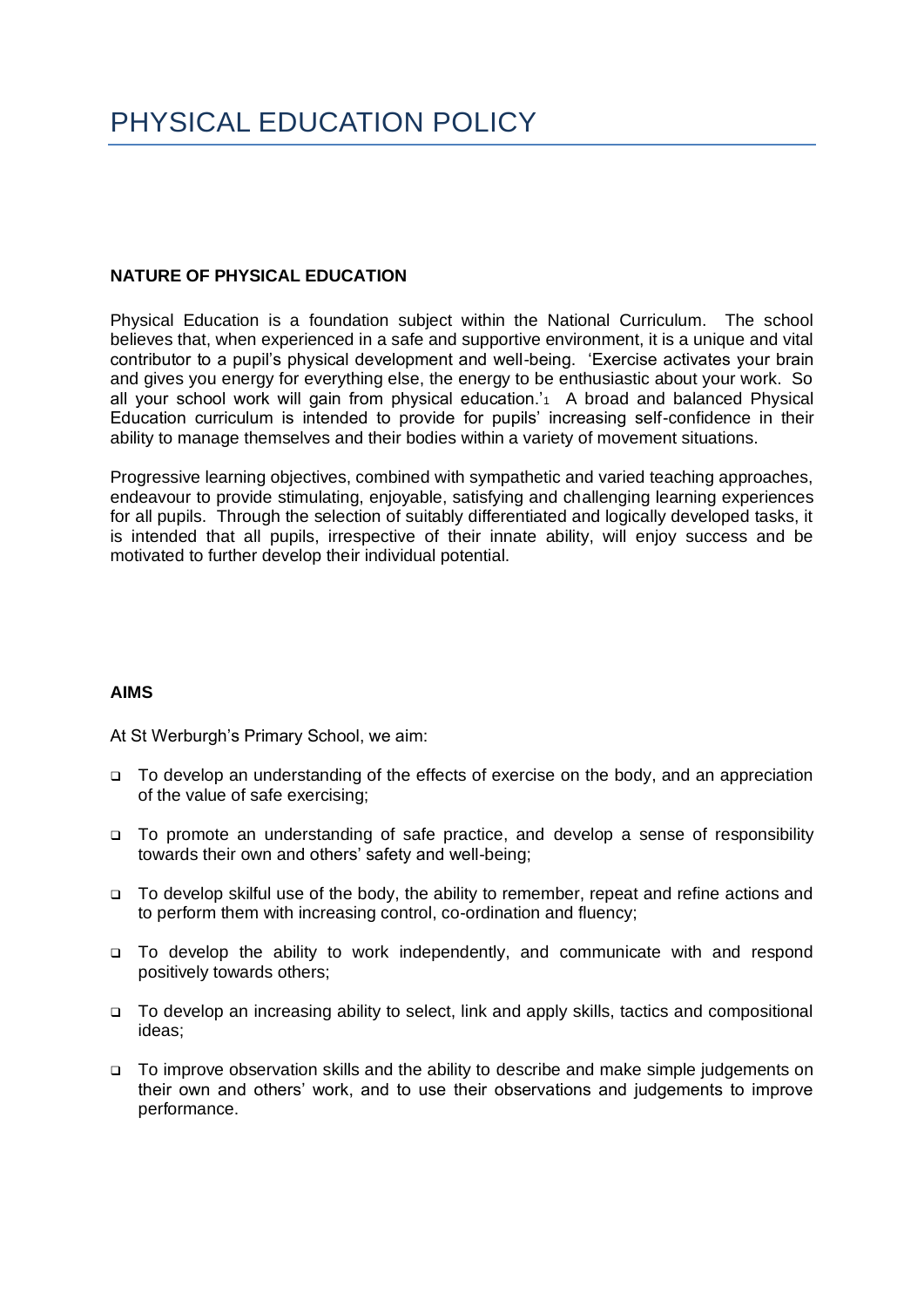# *ENTITLEMENT*

### a) Statutory Requirements

'The Government believes that two hours of physical activity a week, including the National Curriculum for Physical Education and extra-curricular activities, should be an aspiration for all schools. This applies throughout all key stages.'<sup>2</sup>

<sup>2</sup> DFE/QCA (1999) 'Physical Education – The National Curriculum for England'.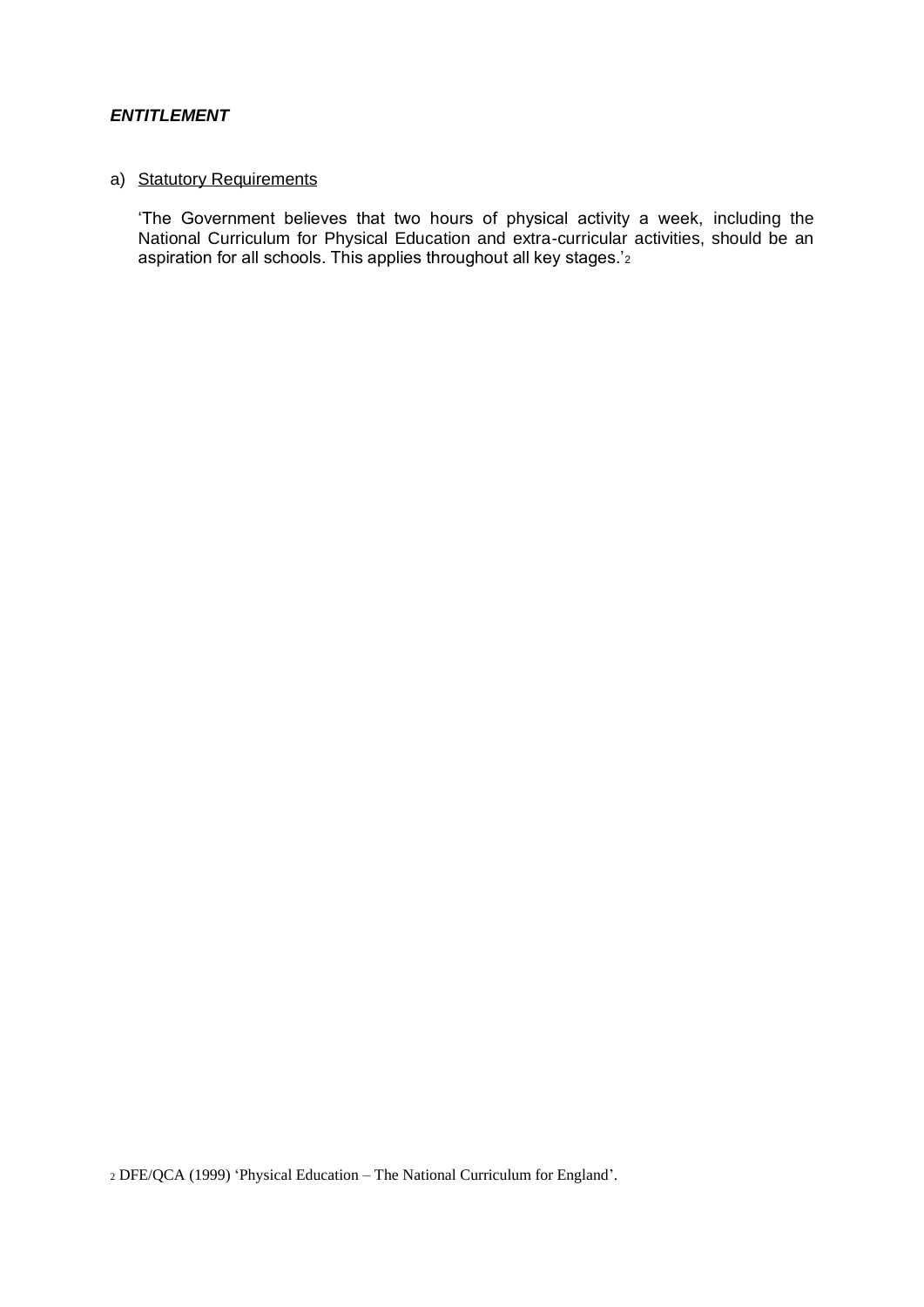The programme of study for both key stages sets out four key aspects of Knowledge, Skills and Understanding:

- Acquiring and developing skills;
- Selecting and applying skills, tactics and compositional ideas;
- Evaluating and improving performance;
- Knowledge and understanding of fitness and health.

All children are expected to participate in the full range of activities in the Physical Education curriculum. The programmes of study emphasise that they should plan, perform and evaluate their work. The co-ordinator and other teachers will ensure that all children have access to a varied programme which allows children the opportunity to meet the expectations as outlined in the National Curriculum.

#### b) Organisation

Physical Education at St Werburgh's Primary School is organised as follows:

Foundation  $= 2 \times$  at least 30 minutes per week – timetabled use of facilities.

Key Stage  $1 = 2 \times 60$  minutes per week – timetabled use of facilities.

Key Stage  $2 = 2 \times 60$  minutes per week – timetabled use of facilities.

| Activities at Foundation = | Based on the Foundation Stage Profile. |
|----------------------------|----------------------------------------|
|                            |                                        |

Activities at Key Stage 1 = OAA, Games, Dance and Gymnastics (lasting the equivalent of one term per area of P.E.) throughout the year. Athletic activities are part of the Games programme.

Activities at Key Stage 2 = Net/Wall-Games, Striking/Fielding-Games, Dance, Gymnastics, Swimming, Athletics, Outdoor and Adventurous Activities.

Children in Years 3 and 4 have twelve sessions of swimming (lasting 30 minutes per session) each year, plus top-up sessions if necessary.

In Years 3 and 4 we are trialling a new PE scheme called REAL PE which is ambitious, coherently planned, broad and balanced to develop EVERY child. We are looking at introducing this to whole school in academic year 2020/2.

#### c) Additional Experiences (Out of School Hours Learning)

These are offered to as many year groups as possible, depending on the activity and the adult supervision available. Children are encouraged to participate, regardless of ability or previous experience. At present, there are numerous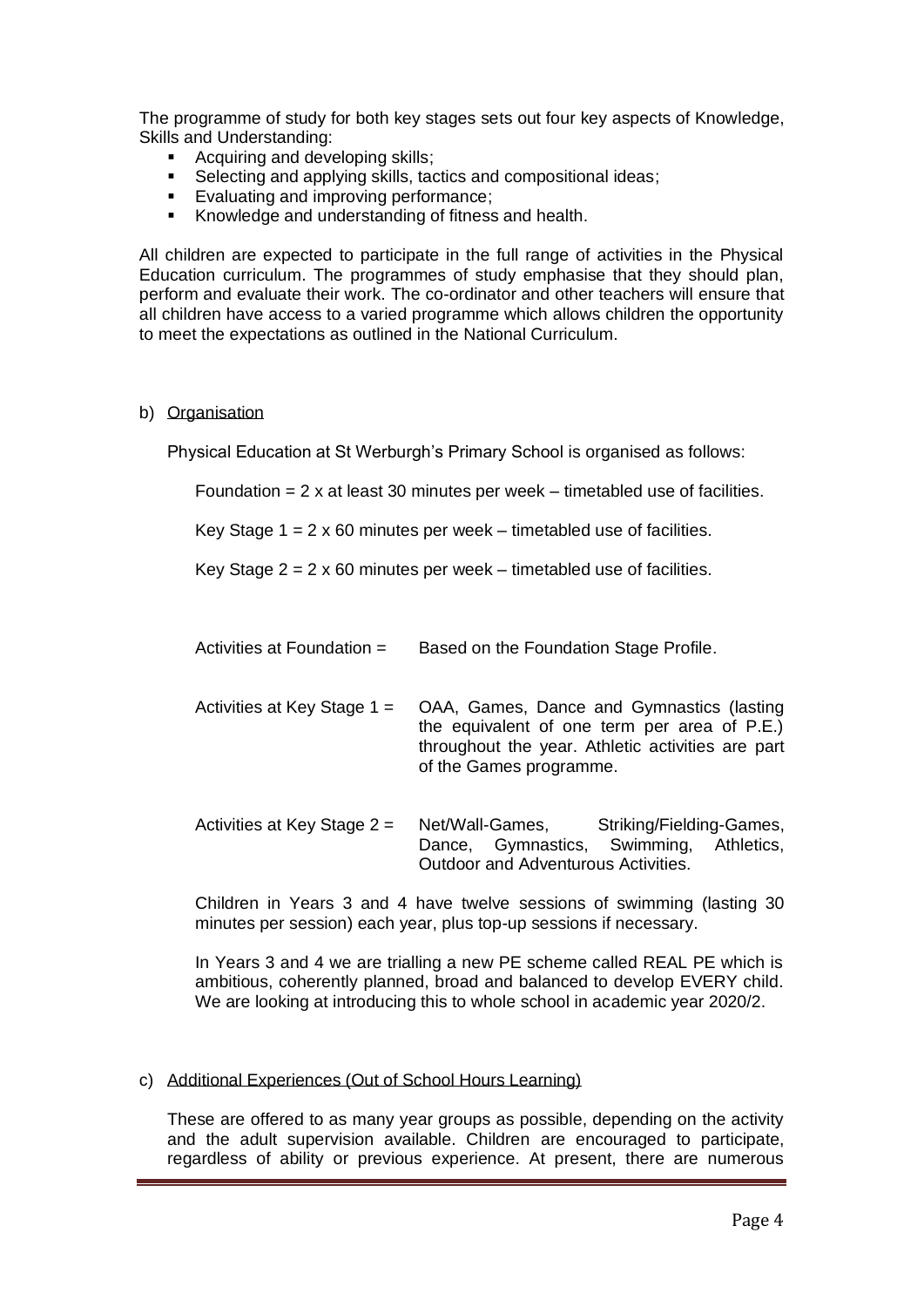opportunities for children to participate in school-based physical activity outside of curriculum time. We are continually looking for ways to increase the number of activities, including those with more of a recreation ethos, rather than just gamesbased clubs, as well as chances to work with local clubs, such as Spondon Cricket Club, and West Park Community School.

Children are also encouraged to look for opportunities for participation in activities within the community, including walking and biking to school. Posters advertising local sports clubs are displayed in the main entrance and around the school.

During Years 2 and 4, all children participate in residential trips to Sherwood Forest and Ilam Hall, where activities involve physical activity and comprise of a range of outdoor and adventurous team-building tasks respectively. In addition to this, all Year 6 children take part in walking activities while on retreat in Edale and have the opportunity to take part in a series of outdoor and adventurous days.

We have created gardening areas around the outside of the classrooms and on the far side of the staff car park. Children have lots of opportunities both within and outside curriculum time to contribute to these.

### d) Cross-curricular Links

Physical Education has important contributions to make across the curriculum. It provides opportunities to promote:

- spiritual development;
- moral development;
- social development:
- cultural development:
- **•** health education;
- communication and vocabulary;
- application of number, shape, space and measures;
- problem solving;
- use of ICT/Numeracy

#### *IMPLEMENTATION*

a) Long Term Planning

During Foundation and Key Stage 1, pupils start to work and play in pairs and small groups, exploring and learning about their world. By watching, listening and experimenting, they have opportunities to develop their skills in movement and co-ordination and to enjoy expressing themselves in a variety of situations. They are taught the key aspects of Knowledge, Skills and Understanding through Games activities, Gymnastics activities and Dance activities.

During Key Stage 2, pupils learn new skills, find out how to use them in different ways and link them to make actions, phases and sequences of movement. They have opportunities to develop an understanding of how to succeed in different activities and how to evaluate and recognise their own success. They are taught the key aspects of Knowledge, Skills and Understanding through Games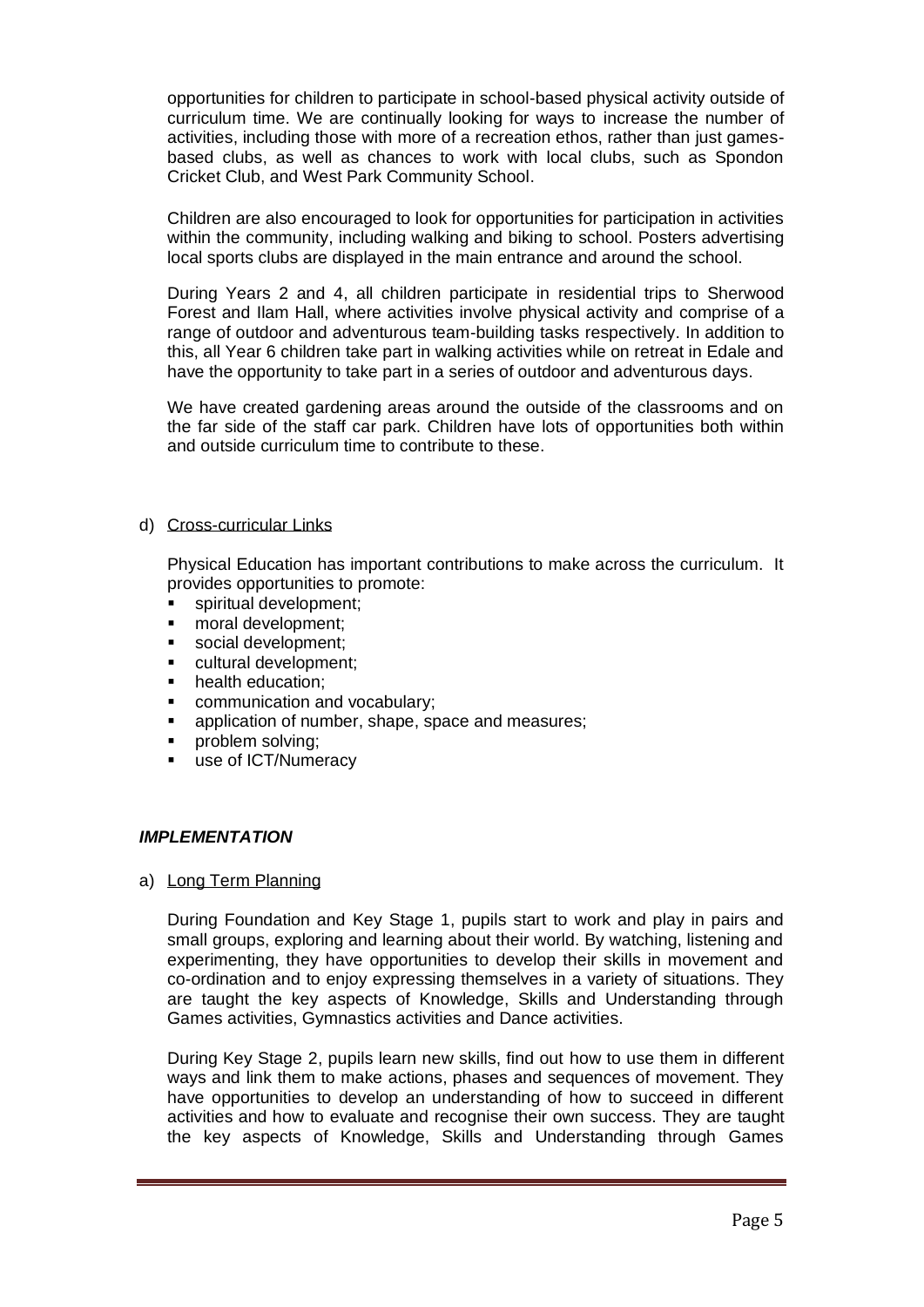activities, Gymnastics activities, Dance activities, Athletic activities, Swimming and Water Safety activities and Outdoor and Adventurous activities.

#### b) Medium Term Planning

Children take part in a balance of activities throughout the school year and each key stage. Medium term planning is based on the Derbyshire School Sports Partnership schemes of work, with significant adaptations made in each area. The P.E. Co-ordinator monitors planning and assessments to ensure progression and coverage of National Curriculum requirements.

### c) Short Term Planning

The class teachers will plan activities with specific learning objectives, which will meet the specifications of their medium term plans. A suitably graded warm-up should precede the main part of every lesson.

### d) Teaching and Learning Methods

A variety of teaching approaches are used to embrace individual, paired, small group and whole class opportunities. These include a balance of cooperative, collaborative and competitive situations aimed at catering for the preferences, strengths and needs of every pupil, irrespective of their ability, gender, age or cultural background.

#### e) Inclusion

All children at St Werburgh's Primary School, irrespective of race, gender, creed, level of ability or nationality, including those with special needs, are entitled to a comprehensive, varied, broad and balanced programme of physical activity which:

- **•** fulfils the statutory National Curriculum requirements;
- takes into account their individual needs and interests;
- Provides them with opportunities to pursue activity beyond school.

Every effort will be made to ensure that pupils with special medical conditions are integrated into mainstream opportunities, including out-of-hours activities, all of which are open to both boys and girls. There has been an increase in the number of out-of-hours activities which have more of a recreation ethos to encourage more children to become involved in physical activity. Mutual respect and tolerance for all cultures will be promoted through Physical Education.

Any pupils who are unable to actively participate in Physical Education sessions, e.g. due to temporary injury, are to complete an 'Observing P.E./Watching P.E./Our P.E. Lesson' sheet or are involved in using technology such as Ipad's to take still photos of children participating or video's for play back to help correct techniques and improve physical performance. These are differentiated according to age and encourage children to focus on the importance of warming-up and lesson content, including vocabulary and equipment used, as well as requiring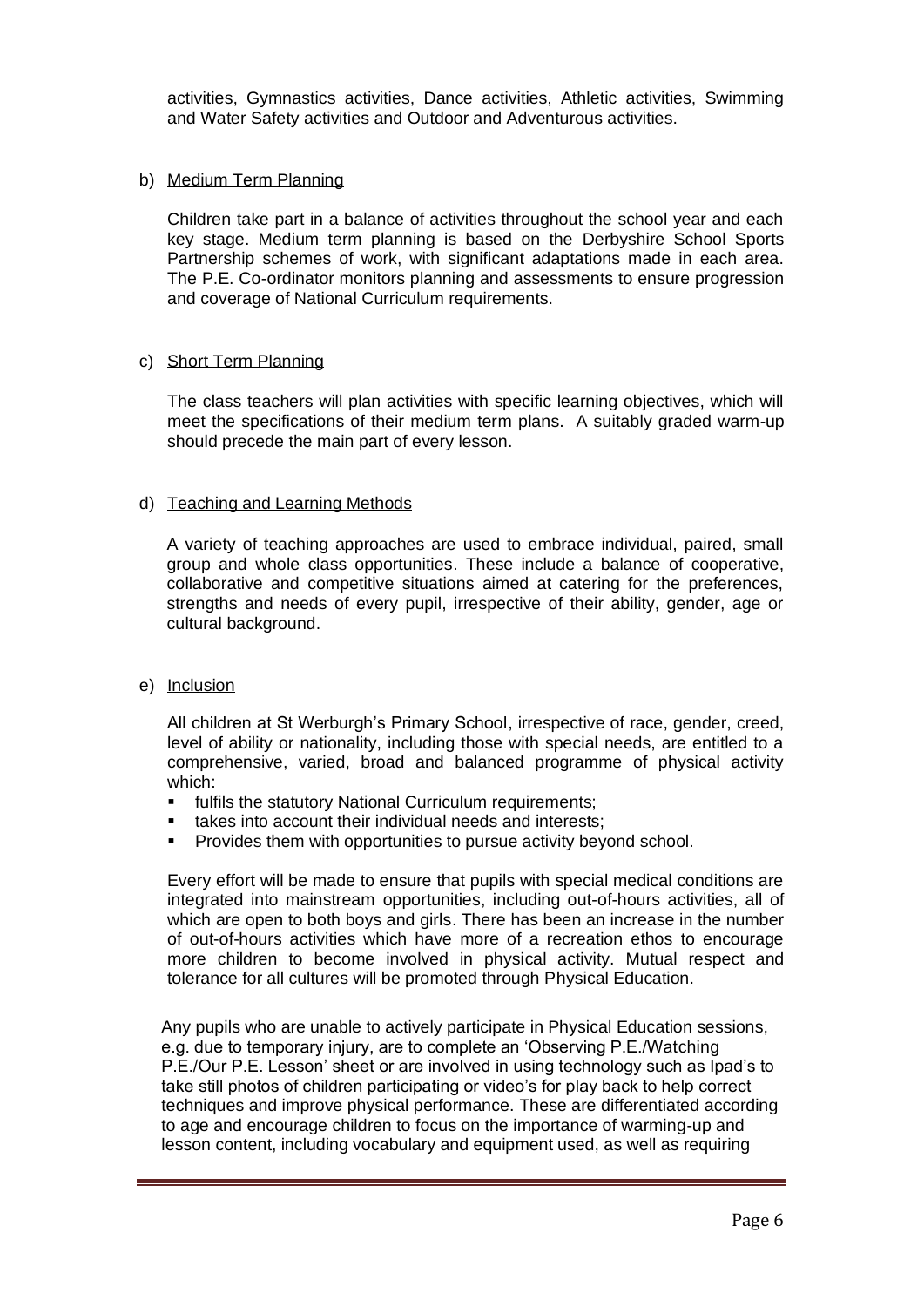them to evaluate the performance of their peers against the lesson objectives. On completion, they are handed to the P.E. co-ordinator to aid monitoring.

## f) Differentiation

When planning for physical education, provision will be made to cater for a range of abilities. This will be achieved by:

- matching tasks to pupils of different abilities, needs and interests;
- differentiating lesson objectives;
- building on the past achievements of individual pupils;
- planning to develop specific skills, knowledge and understanding;
- using appropriate equipment of a suitable size;
- encouraging participation of those with physical impairment and special educational needs;
- using additional adult support;
- providing opportunities for each child to be challenged and to experience success;
- balancing challenge with the likelihood of success.

### RESOURCES

On-site facilities for Physical Education include the hall, two playgrounds with netball court markings as well as other markings to encourage physical activity and academic learning, an enclosed area leading from the Foundation classroom, and a large field marked out with two 7-9 a–side football pitches, athletics and rounders in respective terms.

P.E. equipment for indoor and outdoor use, dance packs and teacher resource books from Derby City SSP are stored centrally in the staff room and in an outside storage shed and are readily accessible for staff. Children are trained and supervised to collect, transport and return small equipment and gymnastic apparatus. Lists of resources are held by the P.E. Co-ordinator, who is responsible for ordering new equipment as appropriate.

Off-site facilities include the sports hall and athletics area at West Park Community School and the swimming pool at Queens Leisure Centre in the middle of Derby. Transport to the latter is by coach, while children and staff walk to West Park.

#### HEALTH & SAFETY ISSUES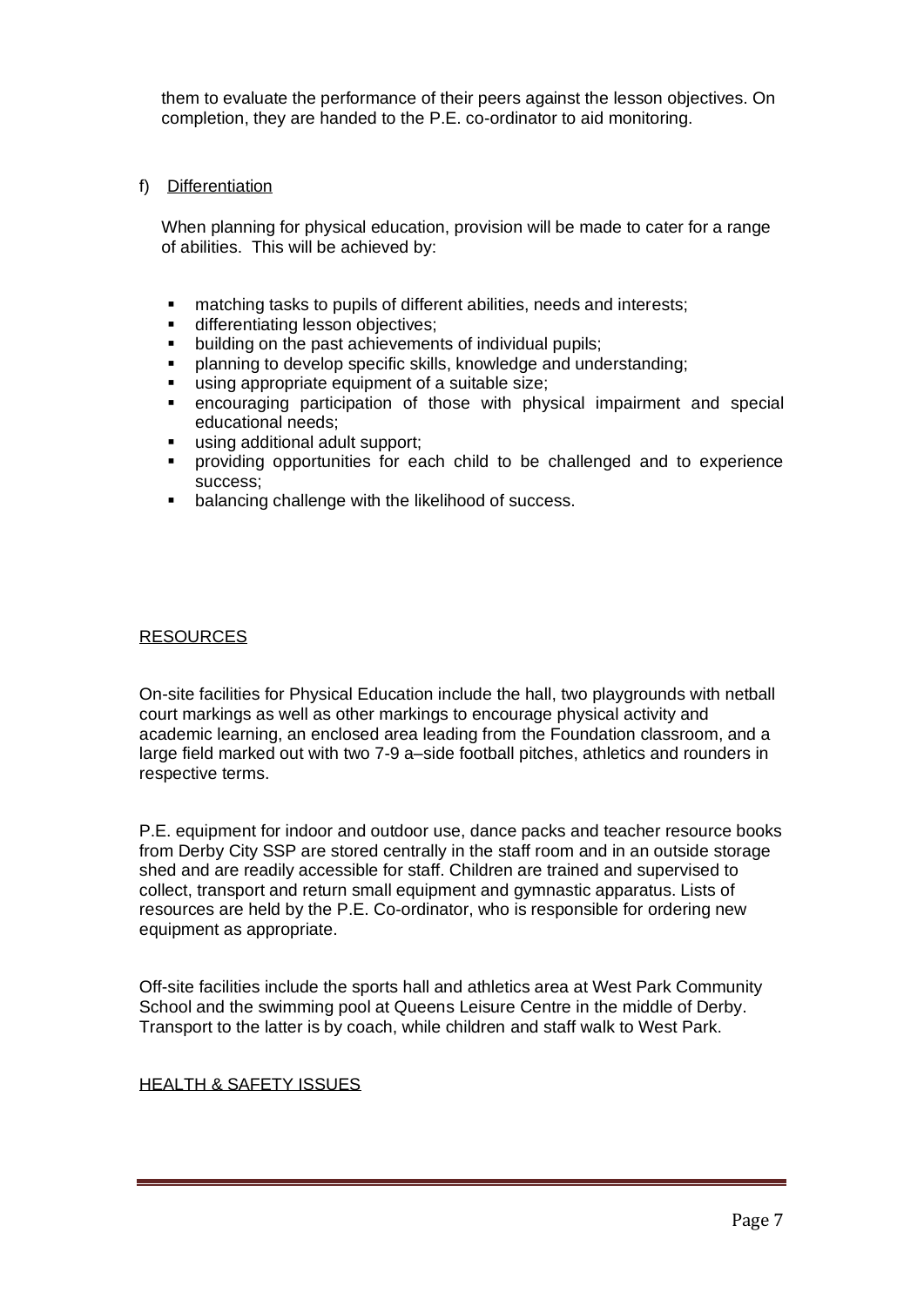A systematic approach to risk assessment is adopted by all members of staff. The school's Health and Safety policy (issued to all staff, with copies always available in the Office and Staffroom) outlines guidance for activities, both in and out of school.

All concerns, risks to health and safety, accidents or near accidents must be reported to the Headteacher and the Health and Safety Governor for their assessment and preventative action required. Employees must cooperate with all guidance given by the Health and Safety Governor, ensuring that the working environment is safe and that any equipment is safely positioned before use. All major equipment is checked and repaired annually by Derby City Council.

During Physical Education lessons, all children are expected to observe the safety rules of the school and instructions given by staff. They are expected to behave in a considerate, responsible manner, showing respect for other people and equipment. Safety implications concerning themselves and others are discussed regularly. Children should be encouraged to work quietly indoors, encouraging self discipline and better concentration, in turn creating a better working atmosphere.

Members of staff should wear footwear and clothing that allows for easy, quick and safe movement (preferably t-shirt, tracksuit bottoms and trainers with bare feet when indoors) and all children must have an appropriate change of clothing for Physical Education. This should allow for unrestricted movement without being too loose. The school brochure states that uniform for physical activity comprises of plimsolls or trainers, black shorts and a yellow or white t-shirt, with the option of sweatshirt and tracksuit bottoms as appropriate for cold weather or cultural reasons. Children should be encouraged to work in bare feet when indoors, allowing for better balance, grip and foot manipulation. In the interests of hygiene, plimsolls are to be worn if children have verrucae or abrasions on their feet. Trainers with cushioned soles are only suitable for outdoor use and must not be worn for gymnastics or dance. No jewellery, including watches, is to be worn during Physical Education lessons. Each session, long hair is to be tied back securely with soft hair accessories and swimming hats should be worn whilst swimming. Parents and guardians will be regularly updated and informed about policy regarding suitable clothing for all school activities.

Children are encouraged to have water bottles with them throughout the day to stimulate brain activity and to prevent dehydration, especially during warm weather. Three water chillers have been installed in school.

# ASSESSMENT, RECORDING AND REPORTING

Assessing children's progress will be a continuous process integral to lessons. Good teaching will ensure that each child is assessed regularly as to whether he or she has achieved the learning objectives. Positive reinforcement is given throughout lessons, rewarding effort, acknowledging improvement, praising pupils and providing positive feedback. For Physical Education there is one attainment target which sets out the knowledge, skills and understanding that pupils of different abilities are expected to have by the end of each key stage. Level descriptions provide a basis for making judgements about pupils' performance.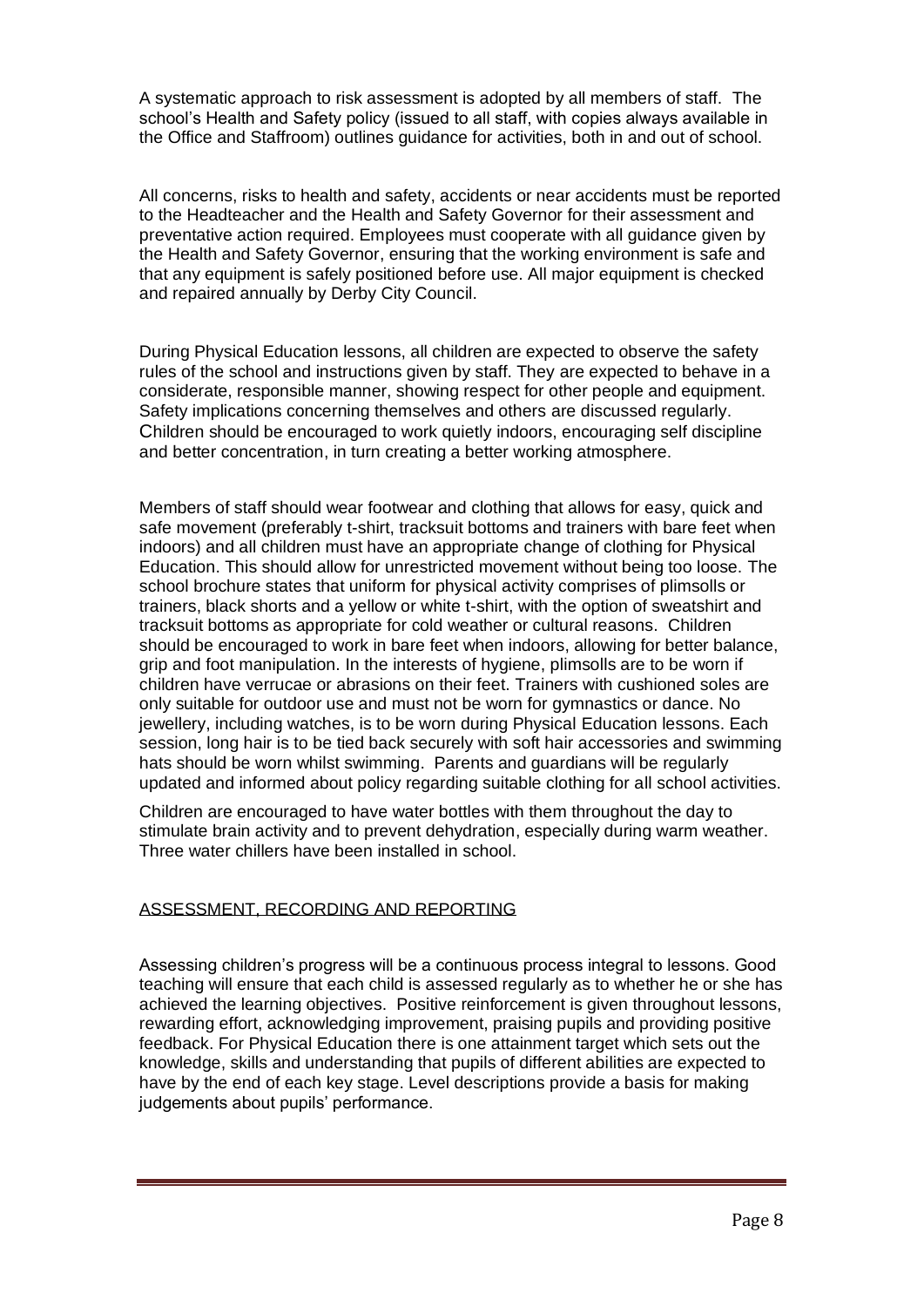The gathering of evidence includes observation, recording and reporting. Teachers principally assess through observation and direct interaction during lessons, with records kept to a minimum so as not to be time-consuming or interfere with teaching. Pupils' achievements are acknowledged in the annual reports to parents, with overall assessments in each area of Physical Education made and recorded against the skills as set out in the Derby City SSP PE resources. Records of children's involvement in out-of-hours activities are held by the adult conducting the sessions and are available to all members of staff.

## ADULTS OTHER THAN TEACHERS

We have found that voluntary help from parents, grandparents and friends of the school can be of tremendous benefit to the smooth running of the school. All adults working and helping in school are subject to strict checks and are monitored. Care is taken to ensure that insurance arrangements are adequate to cover adults involved in curricular and extra-curricular physical activities.

'Vigilance is necessary where pupils receive help from personnel who are not trained as teachers. Those providing such help should be properly trained and qualified to give assistance. The levels of expertise conferred by any national governing body or national vocational qualification held by non-teachers should be known and be acceptable to the school.'

## STAFF DEVELOPMENT

The Physical Education and Staff Development Co-ordinators are responsible for the facilitation of in-service training opportunities regarding physical activity for all members of staff, with inset days used to upskill staff with new ideas and to show what outstanding lessons should look like.

## THE ROLE OF THE PHYSICAL EDUCATION CO-ORDINATOR

The role of the PE co-ordinator is to:

- take the lead in policy development and the production of schemes of work designed to ensure progression and continuity in Physical Education throughout the school;
- support colleagues in their development of detailed work plans and implementation of the scheme of work and in assessment and record keeping activities;
- monitor progress in Physical Education and advise the Headteacher on action needed;
- take responsibility for the purchase and organisation of central resources for Physical Education;
- keep up-to-date with developments in Physical Education and disseminate information to colleagues as appropriate.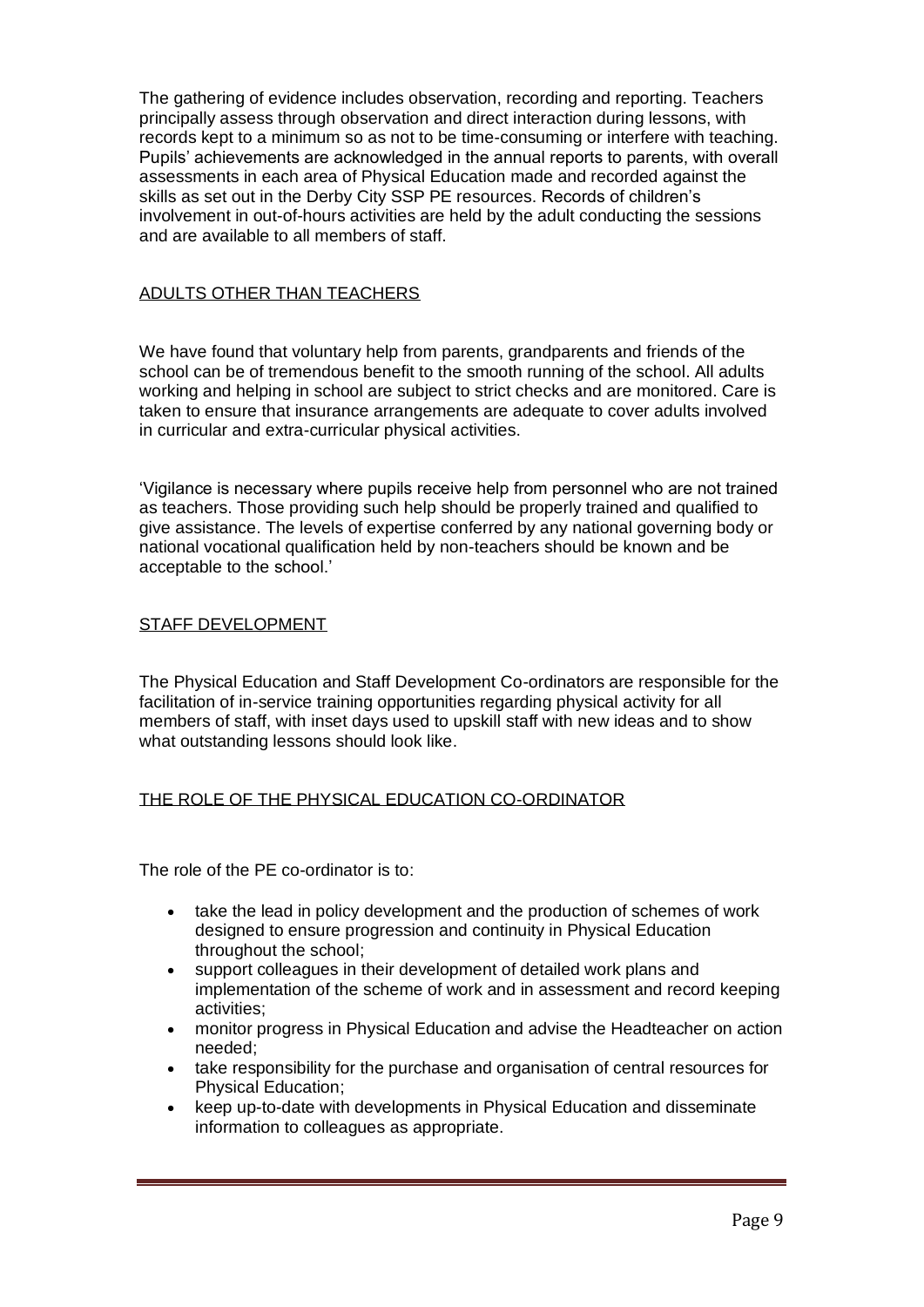• to organise and attend out of school competitions and events with the school sports partnership which gives opportunities for as many pupils as possible to take part regardless of ability.

## POLICY DISSEMINATION AND REVIEW

All teaching staff have been involved in the amendments to this policy. It will be reviewed annually, with the co-ordinator's role being to monitor implementation of policy into practice and effect the review. It is the Headteacher's role to ensure implementation.

## APPARATUS POLICY

- 1. The learning of skills will progress slowly, ensuring they are acquired and fully understood.
- 2. Work will be carried out on the floor before applying it to apparatus.
- 3. Children will progress slowly from the floor to small apparatus, to medium pieces and finally to large apparatus. An appropriate height for children to work at has been considered in the whole school progressive apparatus plans.
- 4. Apparatus will be stored near to where it is to be used, either within the hall or in an adjacent storage area.
- 5. Safety in the layout of apparatus is paramount, ensuring there is space around the apparatus and that it is arranged to encourage the children to start from a variety of places.
- 6. Over-crowding will be avoided.
- 7. Each group will sit in the same area before the apparatus part of each lesson and bring out and put away a specified apparatus station.
- 8. Enough time will be allowed to develop the skills of sharing, lifting, carrying and placing small apparatus before progressing further.
- 9. Every child will be taught how to lift, carry and place apparatus. Teachers will help with difficult pieces and will check all apparatus before use.